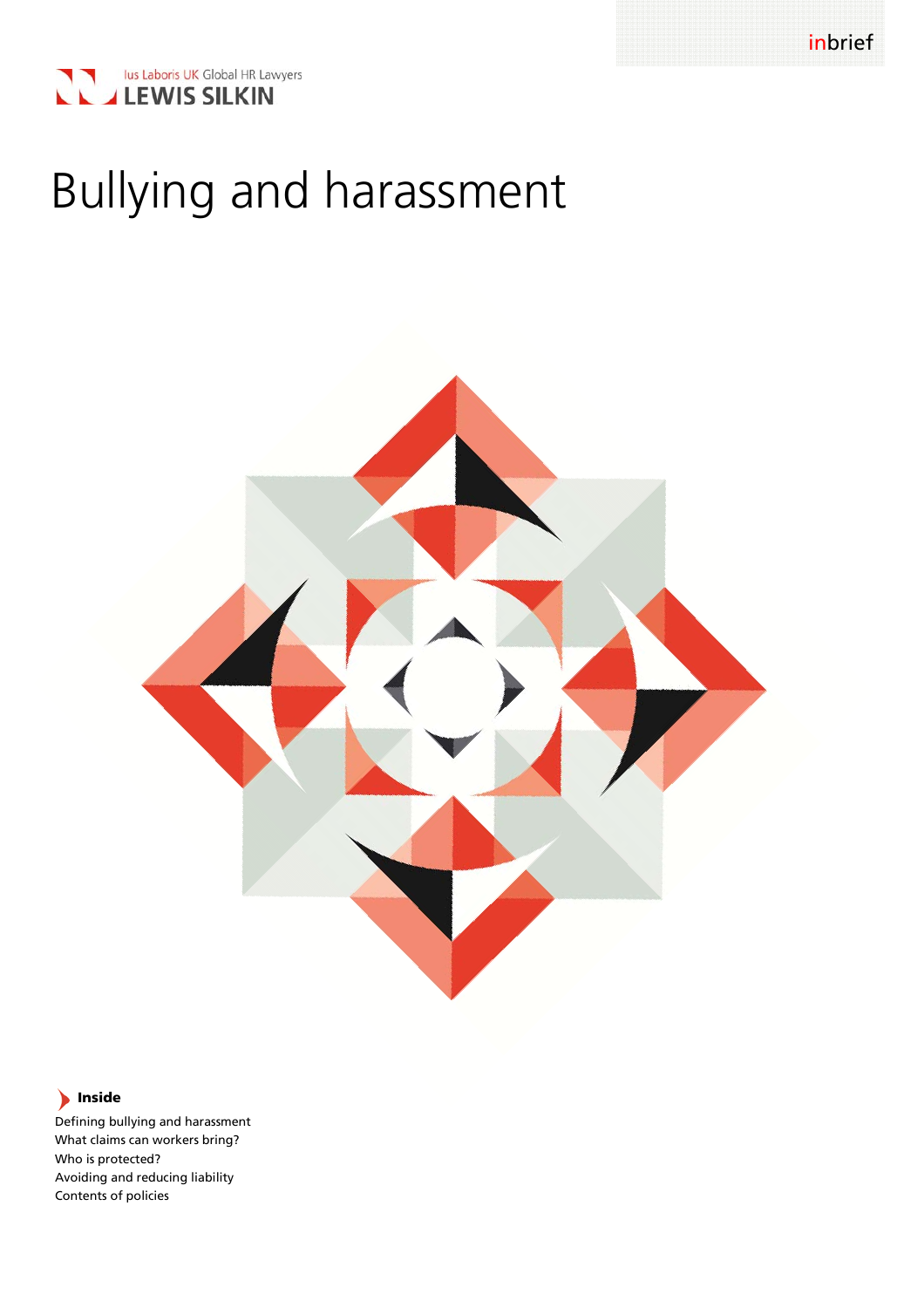# inbrief



## **Introduction**

Dignity at work has become increasingly recognised in recent years as an important issue for employers to address. Taking action to prevent bullying and harassment at work can be crucial in avoiding increased levels of stress and absenteeism, low staff morale, high turnover and decreased productivity.

In addition, workplace harassment and bullying in the workplace can expose employers to a variety of different types of damaging legal action – for example, constructive dismissal claims, complaints of discriminatory harassment and actions under the Protection from Harassment Act 1997.

This Inbrief summarises the legal background and examines how employers can develop effective policies which will both reduce legal exposure and create a healthy, respectful and supportive working environment for their staff.

There are several definitions of bullying and harassment in circulation, and many employers adopt their own formulation in a 'dignity at work' policy. Generally speaking, the common theme is an acknowledgement that when a worker is bullied or harassed, something has happened to them which is unwelcome, usually unwarranted and has a detrimental effect on them.

### **Bullying**

There is no precise legal definition of bullying, but examples would include:

- > whispering or gossiping campaigns
- > 'picking on', taunting, teasing, or ostracising a colleague
- > shouting at or humiliating a colleague
- berating a colleague in public
- > aggressive or excessive unjustified criticism of a colleague, or setting them up to fail
- > undermining a colleague's ability to carry out or take credit for their work  $-$  e.g. overloading them with menial tasks, taking their work away from them, or stealing or copying their work
- > intentionally blocking a colleague's promotion, training or other career opportunities

Bullying can often be an accumulation of many small incidents over a long period of time, each of which in isolation may appear to be trivial. For this reason, targets may find it difficult to acknowledge to themselves and others that they are being bullied.

#### **Harassment**

In contrast, there are precise legal definitions of harassment. The Equality Act 2010 states that harassment is unwanted conduct (related to a "protected characteristic" – see below) which has the purpose or effect of:

- > violating a person's dignity; or
- > creating an intimidating, hostile, degrading, humiliating or offensive environment for them

This is a wide definition that also protects a person against harassment based on someone else's protected characteristic, or on the perception that they have a protected characteristic.

The "protected characteristics" are the victim's (or another person's) age, disability, gender reassignment, race, religion or belief, sex or sexual orientation.

Clearly, there is a big overlap between bullying and harassment. If a type of bullying behaviour listed above is connected to one of these protected characteristics, it is likely to amount to harassment for discrimination law purposes. Sometimes, it is obvious that behaviour is linked to a protected characteristic, for example:

- > physical conduct of a sexual nature, ranging from unnecessary touching or brushing up against a colleague to sexual assault
- display of pornographic or sexually suggestive pictures, objects or written materials
- > 'outing' a colleague who does not wish their sexual orientation to be made public
- > mimicry or imitation of a disabled person
- telling jokes or indulging in banter based on a protected characteristic

#### **Why should employers take action?**

Bullying and harassment in the workplace can cause serious problems for employers, including significant financial implications. For example:

- > poor workplace morale and employee relations
- > reduced performance and lost productivity
- > high absence levels and staff turnover
- > reputational damage
- > risk of legal claims being brought by workers

#### **What claims can workers bring?**

There is no specific claim of 'bullying' that workers can bring. A legal challenge to alleged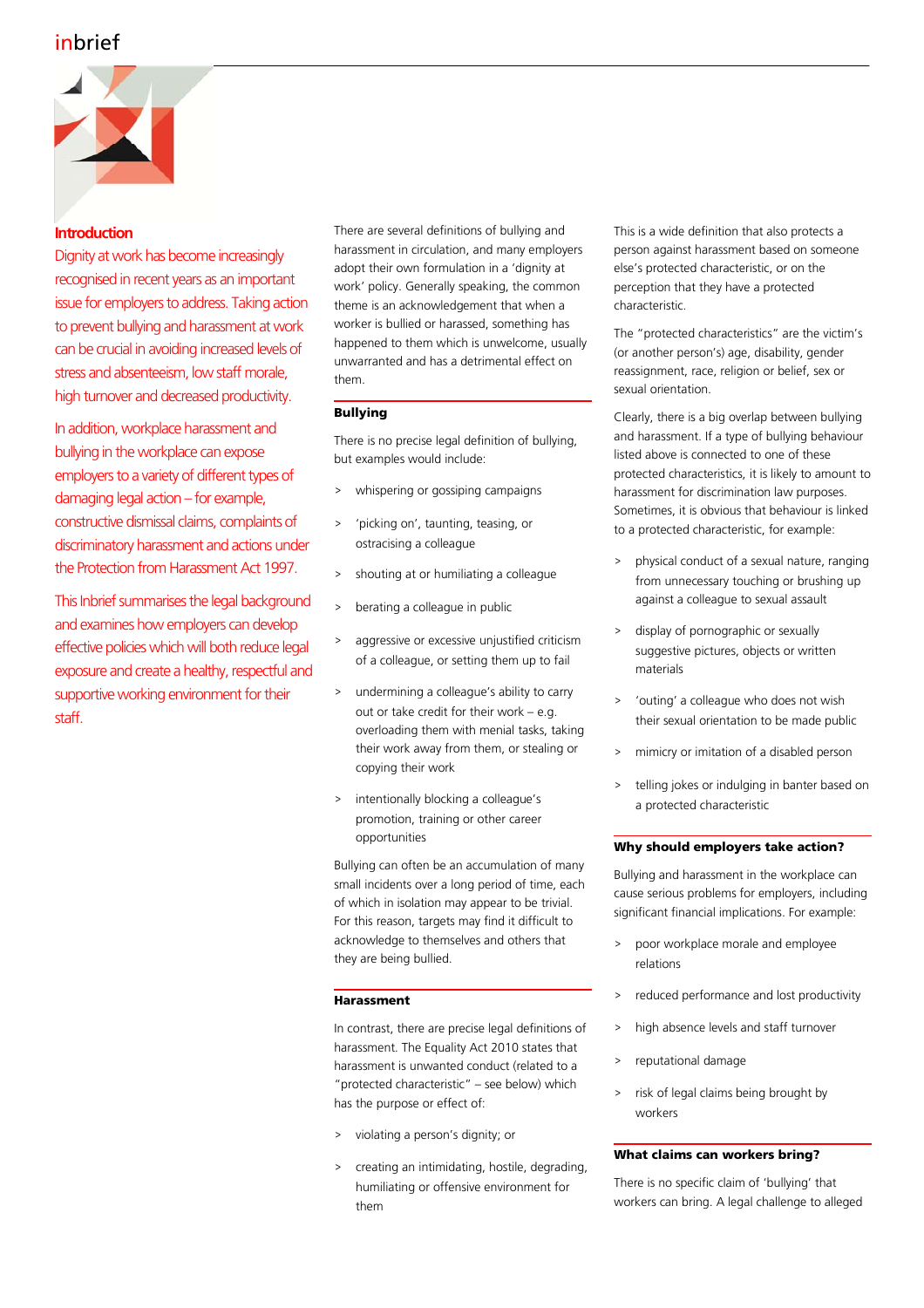

bullying in the workplace can only be mounted indirectly. In contrast, workers can bring a specific claim that they have suffered 'harassment', as defined either in the Equality Act or the Protection from Harassment Act 1997 (as appropriate).

The more common claims workers can bring if they have been bullied or harassed are summarised below.

#### Constructive dismissal

Employees may claim that the treatment they have suffered, coupled with the employer's failure to prevent it, is sufficiently serious to amount to a 'fundamental breach' of their contract of employment. If so, they are entitled to resign and claim constructive unfair dismissal. This claim can only be brought in an employment tribunal.

Sometimes, employees will be able to point to a breach of an express term of their employment contract. More often, they will assert a breach of an implied term of the employment contract – e.g. the duty of mutual trust and confidence, the duty to provide reasonable support to employees or the duty to provide a safe place of work.

#### Discriminatory harassment

As mentioned above, employees who suffer harassment have specific remedies under the Equality Act if either the harassment was related to a protected characteristic (i.e. age, disability, gender reassignment, race, religion or belief, sex or sexual orientation) or was of a 'sexual nature'. Normally, an employee can bring such a claim in an employment tribunal if they have suffered harassment on just one occasion.

The employer has a defence to claims of discriminatory harassment if it can show it has taken reasonably practicable steps to prevent the harassment. It is not enough merely to have an anti-harassment and bullying policy. Employers would be expected actively to follow their policy, train managers and staff on it and react promptly to any indication that an employee is being harassed. (See further below.)

#### Protection from Harassment Act

The Protection from Harassment Act 1997 was introduced in order to tackle the issue of stalking, but it has also been used by employees in the context of workplace harassment and

bullying. Any claim under this Act must be brought in the civil courts.

This legal route has some advantages for employees, who may find it easier to demonstrate they have been 'harassed' under this Act than under the Equality Act. There is, for example, no need to prove that the bullying or harassment happened for a particular reason. Also, unlike under the Equality Act, employers cannot rely on the defence of having taken reasonable steps to prevent the harassment occurring.

#### Negligence

Workers usually bring a legal action for negligence against their employer in the context of personal injury, where they have suffered an accident at work. But the law of negligence can also be used where bullying and/or harassment have resulted in physical or psychiatric injury, by an employer either subjecting a worker to such treatment or failing to prevent it. Negligence claims must be brought in the civil courts.

This can be a difficult claim for workers to pursue. They have to establish a genuine psychiatric injury, rather than mere anxiety or distress, and that this was a reasonably foreseeable consequence of their employer's actions (or failure to act).

#### **Who is protected?**

The Equality Act protects not just employees, but a wide range of other workers too including agency workers and self-employed individuals such as independent contractors and consultants. But not all the types of claim discussed above can be brought by such a wide range of workers. For example, only fully fledged 'employees', with a contract of employment, can claim constructive unfair dismissal.

In general, however, organisations would be well advised to assume that they have a duty not to bully or harass any of their staff and to protect all their staff from suffering bullying and harassment in the workplace, whether those individuals are employees, agency workers, selfemployed persons or any other category of worker.

#### **Employer liability**

Workers who are the victims of bullying or

harassment by a colleague may be able to bring legal claims against the harasser or bully directly. However, employers are also normally liable for the actions of their employees – the legal term for this is 'vicarious liability'.

Employer liability potentially extends not only to harassment in the workplace itself, but also while employees are attending work-related activities - for example, after-work drinks or away days.

#### **Avoiding and reducing liability**

As already mentioned, employers have a defence under the Equality Act if they take reasonably practical steps to prevent harassment taking place. In practice, an employer's first step is to ensure it has policies in place for protecting dignity at work that are appropriate for the organisation. These will include an equal opportunities policy and an anti-harassment and bullying policy (either separate or combined).

In addition, employers should also review their disciplinary and grievance procedures to ensure they are appropriate and effective. For example, a grievance procedure normally confirms to whom a grievance should be sent, e.g. a line manager. However, since this individual may be the harasser or bully, the policy should specify an alternative.

Disciplinary policies often list examples of gross misconduct, so serious or persistent harassment and/or bullying should be included. Finally, IT usage policies should set out what is legitimate and acceptable email and internet use and confirm that workers should not use these systems to engage in harassment or bullying.

It is not enough just to have these policies on paper and pay lip service to them. Employers need to ensure their policies are followed in practice. The following measures are advisable:

- > Train staff on the contents of the relevant policies. Best practice would be to include such training as part of the staff induction process, make sure the policies are included as part of any staff induction pack and hold regular, compulsory refresher/update sessions
- > Use training to foster a culture where bullying and harassment are unacceptable